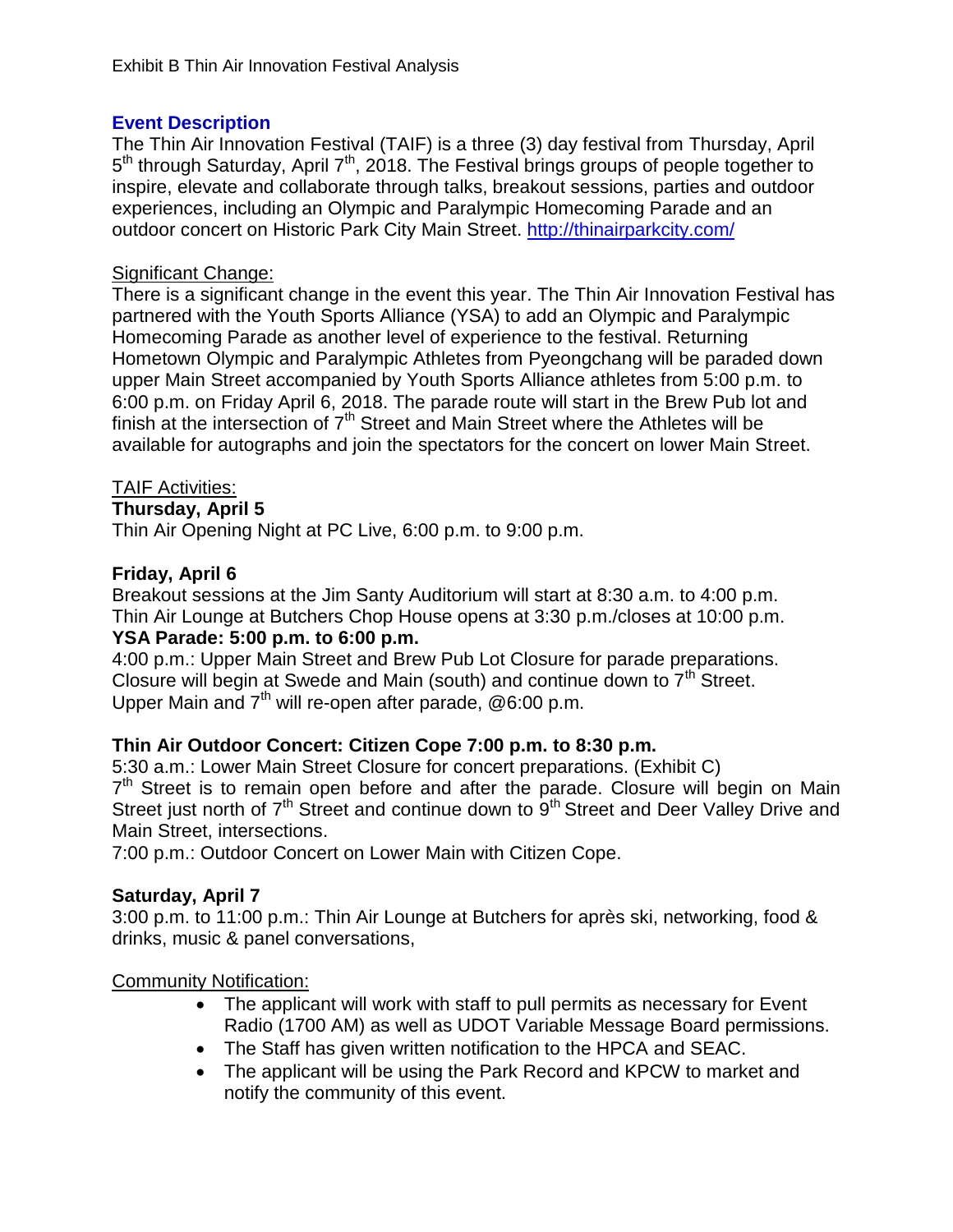The event text notification system will be used to inform local residents of the event.

#### Parking and Transit:

- Free parking at the Park City High School with transit to Main Street.
- Free parking at the resorts with transit to Main Street.
- Paid parking in the Old Town area will be available during the events, normal pay rates will apply.
- *Neither Staff nor the Applicant, nor other stakeholders see any current conflicts with parking arrangements*

#### **Transportation**

The applicant has been working on a transportation mitigation plan for the events. The applicant is aware of traffic concerns for the event. The applicant is working with the Park City Police Department and Transportation Department, as well as the Special Events team to come up with a traffic barricade plan to ensure traffic continues to move and that the general public is affected in the least way possible. Staff believes there is ample parking available for the event at the Park City High School, Old Town public parking areas and Resort parking areas.

#### Crowd Control:

The applicant has requested adult and youth volunteers to assist with various tasks during the events. The applicant is expecting crowds of around 1,000 (one thousand) for the keynote speaker as well as more than 5,000 for the Concert on Lower Main Street and is working on a finalized plan for crowd control. The applicant is also working with the Park City Police Department, Kane Security and the Special Events Department regarding security and crowd control.

#### Weather:

The applicant has submitted a weather conditions plan and would like to ensure the safety of spectators, participants and visitors as well as the general public. The applicant understands that Park City Special Events, Police, Fire, Building Official/Fire Marshal and Emergency Management have the right to cancel the proposed Level 3 Special Event. Due to the fact that much of the festival is indoors, the applicant has decided not to choose a weather date for the Thin Air Innovation Festival, including the concert and parade on Main Street. Should events be cancelled or postponed, the applicant will use the community notification procedures to notify attendees and the community.

#### Funding:

The event organizer is requesting a one-time fee reduction for all fees of \$9,804. TAIF has historically paid for all fees. The increased cost is specifically to expand the public safety level of service due to the connection with an Olympic related/themed event. Normally this amount can be approved under the authority of the City Manager, according to the Special Event Fee Reduction Policy; however where the total fee waivers for the fiscal year have exceeded the \$200k threshold established by City